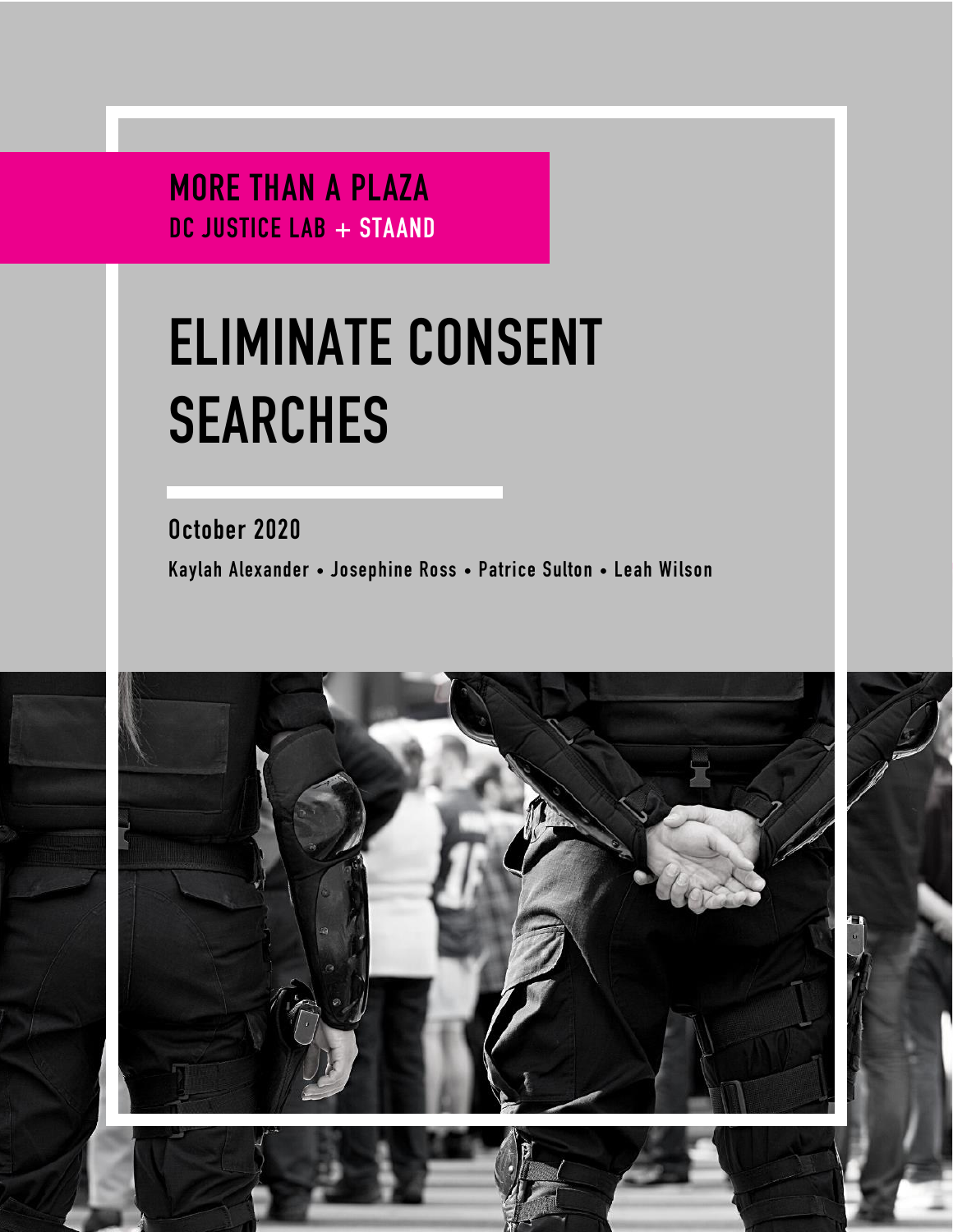### **Eliminate Consent Searches**

In passing the "Comprehensive Policing and Justice Reform Second Emergency Amendment Act of 2020,"<sup>1</sup> the D.C. Council recognized that often when police obtain "consent" to search, the cooperation is not truly consensual. Rather, civilians waive their rights because they believe they do not have a choice.<sup>2</sup> DC Justice Lab and the Howard law student members of STAAND<sup>3</sup> applaud the Council's recognition of the problem but propose an alternate solution to ensure that consent searches are, in fact, voluntary.<sup>4</sup> (See Appendix for proposed amended statutory language.)

Consent searches are a widespread problem. **Nationwide, over 90% of police searches are accomplished through the use of the consent exception to the Fourth Amendment.**<sup>5</sup> In the District of Columbia, the Metropolitan Police Department (MPD) officers reported approximately 1,093 consent searches of an individual's property and approximately 1,714 consent searches of an individual's person in only five months in 2019. <sup>6</sup> That is well **over 500 times per month** that a single department recorded searching people without a warrant or probable cause. There may be many more encounters that are unreported.<sup>7</sup>

Normally, police need a warrant or a good reason—what the law calls "probable cause" before they may rummage through an individual's possessions. But, call it a "consent" search and police don't need a shred of evidence to search people's homes, bodies, or possessions. In this way, consent creates an end run around people's fundamental right to privacy and dignity.

# **"It is easy for the police to get consent from citizens…[L]aw enforcement takes advantage of the fact that citizens are generally honest and want to be law abiding citizens…they want to cooperate, they feel obliged to give consent to the police officer…The police are preying on the public."**

– Ronald Hampton, Retired MPD Officer and former Executive Director of the National Black Police Association**<sup>8</sup>**

#### **Race, "Consent," and Police Brutality**

The District of Columbia Court of Appeals (DCCA) has recognized that people—especially Black people—have reason to fear police.

As is known from well-publicized and documented examples, an African-American man facing armed policemen would reasonably be especially apprehensive. The fear of harm and resulting protective conditioning to submit to avoid harm at the hands of police is relevant…because feeling 'free' to leave or terminate an encounter with police officers is rooted in an assessment of the consequences of doing so.<sup>9</sup>

Social media has made it possible for countless people to watch and share videos of the police killing citizens like George Floyd, Eric Garner, and Philando Castille. The world watched Georgia police officers fatally shoot Rayshard Brooks even after he consented to a search that proved he was unarmed.<sup>10</sup> Viewers saw Sandra Bland's minor traffic stop turn into arrest when she refused a police request to put out her cigarette.<sup>11</sup> Through these examples and countless others, people learn that when officers politely ask for consent, there may be an underlying threat of physical punishment.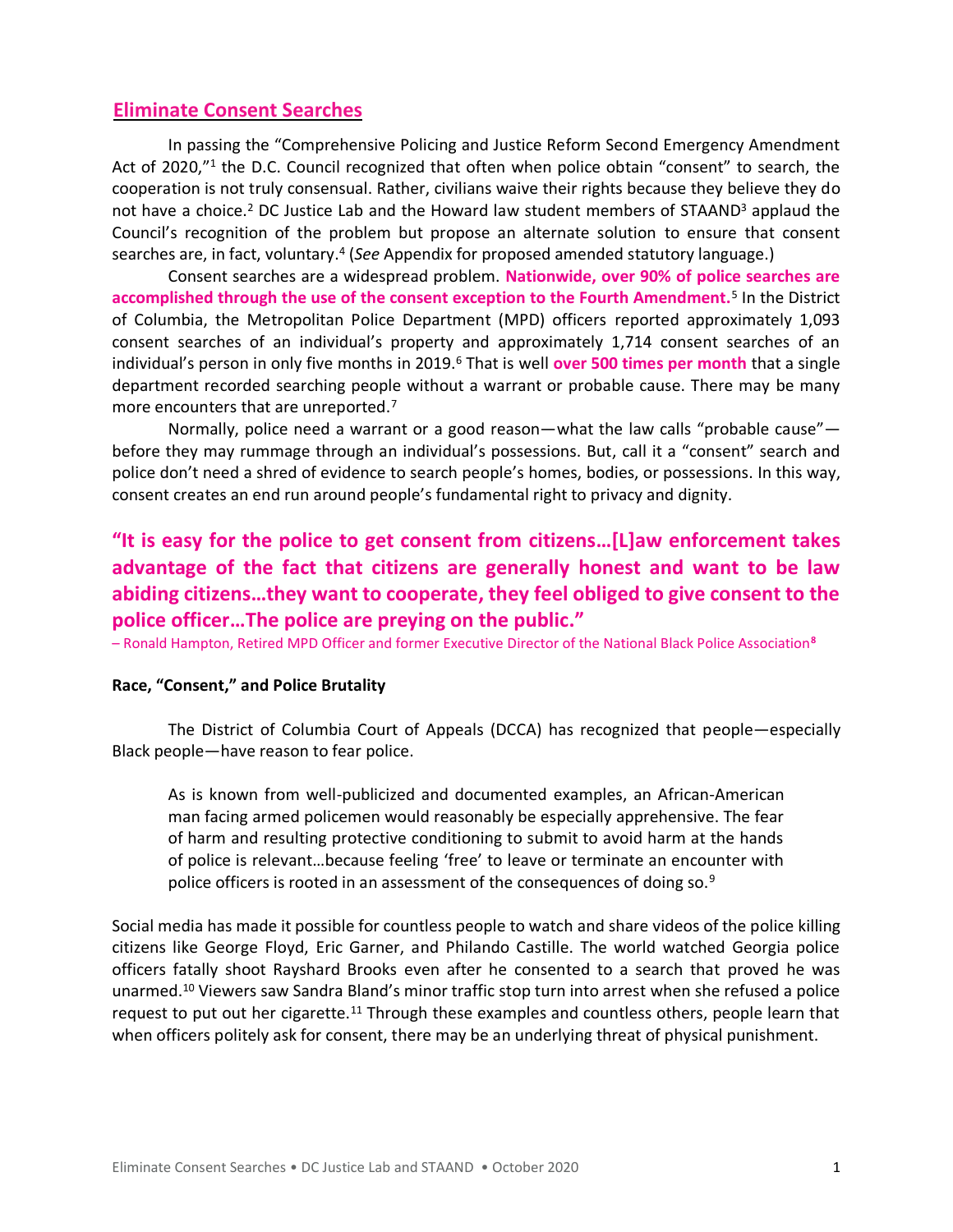While watching the videos of deadly police encounters may affect anyone's perception of police, the violent images and videos are especially disturbing to the African American community. Black people see themselves and the ones they love in these encounters, and are fearful.<sup>12</sup> Social scientists have labeled a concept known as "linked fate" that means that "those who identify with a group label accepts the belief that individual life chances are inextricably tied to the group as a whole."<sup>13</sup> When African Americans saw graphic pictures of Michael Brown, an unarmed teenager who was shot down by a police officer and left in the street for hours,<sup>14</sup> it generated "a collective confirmation that Black lives truly do not matter" to police.<sup>15</sup> Consequently, for many Black individuals, **consenting is a survival tactic, not a choice**.

While still in middle-school, many Black children are given "the talk" by loving parents or guardians, to minimize the chance that they will trigger an officer's violent response during an encounter.<sup>16</sup> Black teenagers are taught to make no sudden movements and comply with whatever the officer asks.<sup>17</sup> Black people who follow this advice will not be able to exercise their rights in an encounter with police; at least not without a lawyer present.

Consent hits the Black community harder on two fronts. Not only are Black people more likely than white people to give consent to avoid angering an officer, they are also more likely to be asked for their consent. Black people made up over 90% of searches in Washington, D.C. in 2019, were more than six times as likely to undergo a pat-down or search of their person, and were more than five times as likely to undergo a search of their property. <sup>18</sup>

#### **Consent Searches and Harassment**

The Office of Police Complaints recommended consent search reform in 2017, noting that the number of complaints involving searches was large enough to "indicate a pattern of policecommunity engagement that warrants further attention."<sup>19</sup>

The Office of Police Complaints (OPC) has received a number of complaints concerning searches of a person, vehicle, or home that were conducted without consent. In fact, in fiscal years 2015, 2016 and 2017 so far, OPC received 112 cumulative separate complaints for harassment related to searches. Analysis of the complaints indicates that 76% of the complainants were African-American. Further, 44% of the complaints are related to incident in the 6th or 7th Districts. **This disproportionate use of consent searches causes concern for the Police Complaints Board that the practice is undermining community trust in the police, especially in areas with substantial minority populations. 20**

**"[L]ike many Black men and youth my daily regimen—demeanor, appearance, socialization, and driving routes—were largely shaped, informed, and even controlled by probable confrontation with police. This made life extremely stressful; sadly, my experience reveals that many Black men are more concerned with unprovoked and hostile police encounters than with violent criminal elements." 21**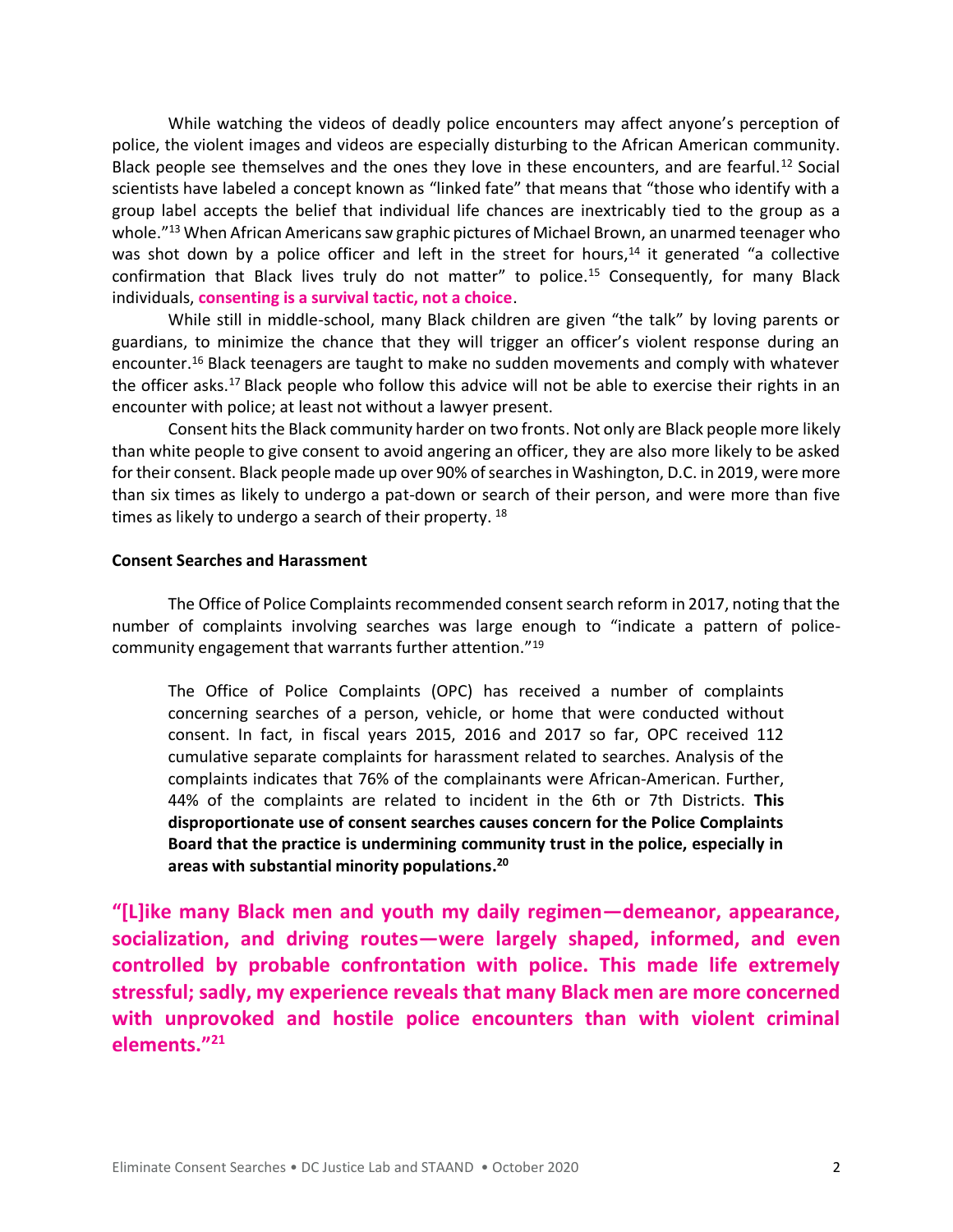#### **Warnings will Not Suffice**

The warning requirement in the Comprehensive Policing and Justice Reform Second Emergency Amendment Act of 2020<sup>22</sup> does not adequately ensure that consent searches are voluntary. Consider what we have learned in the 50 years since the Court decided that suspects must be given *Miranda* warning in custody.<sup>23</sup> Under the emergency legislation, the police must inform individuals that they have a right to withhold consent, similar to the way *Miranda* warnings operate. And, courts must determine if the consent was given knowingly, intelligently, and voluntarily, the same standard judges apply when evaluating *Miranda* waivers. However, the *Miranda* experiment revealed that most people waive their rights because the power imbalance between officer and civilian still exists despite oral or written warnings.

There is a growing consensus among scholars and social scientists that *Miranda* warnings do not deliver on their promise. Despite the fact that *Miranda* warnings are ubiquitous on television, four out of five people waive their rights after hearing them. <sup>24</sup> It is generally understood that **the most vulnerable individuals—those most in need of protection from police overreach—are the most likely to waive their rights**. <sup>25</sup> There is "a growing scientific understanding of brain science and forensic science about problems with *Miranda* waivers, especially involving vulnerable suspects such as people with intellectual disabilities, mental illness, and juveniles."<sup>26</sup> These groups are more susceptible to authority figures, less likely to fully grasp the import of the warnings and fail to think about long-term implications.<sup>27</sup> For example, when the teenagers in the Central Park Jogger case were asked why they waived their Miranda rights, they explained that they did so because they thought the police would then allow them to leave. $28$ 

Miscomprehension thrives even among people who do not fit into those categories. One study reported that 70% of people who had never been convicted of a crime misunderstood the right to silence.<sup>29</sup>

Women represent another group with heightened risk of waiving rights, in both the *Miranda* and consent search contexts.

Studies in psychological reactance—a measure of people's responses to threats to their liberty—as well as studies on confidence and risk-taking, confirm that gender contributes to an individual's compliance with or defiance of authority. These studies suggest that men may be more willing to challenge authority and terminate a policecitizen encounter, whereas women are more likely to feel compelled to submit to authority and to continue participating in the interaction even when it is against their best interests.<sup>30</sup>

While this may be a question of personal psychology, it may also stem from societal pressures such as the pressure on women and girls to be nice or the pressure on Black men to defeat anti-Black stereotypes.

In fact, social scientists have recently examined the role of "stereotype threat" to explain *Miranda*'s failure among Black civilians.<sup>31</sup> Because Black people know that society stereotypes Black people as dangerous criminals, this creates pressure to prove to officers that they are compliant and innocent.<sup>32</sup> This additional pressure makes it more likely that Black suspects will waive their right to silence despite warning. The same rationale applies to consent searches. **Stereotype threat increases the likelihood that Black civilians will agree to searches** even when they really want police to simply walk away and leave them alone.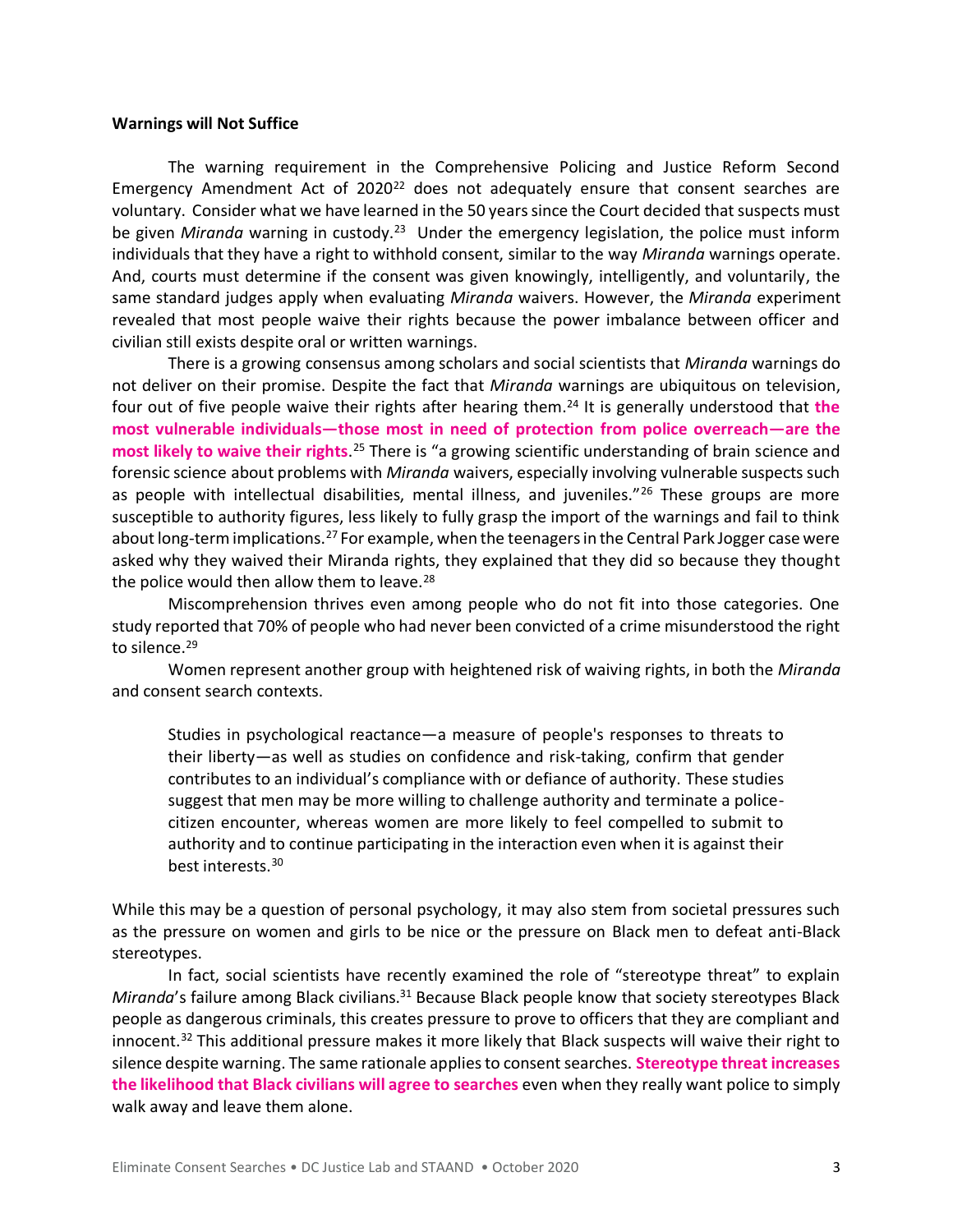In addition, "many people believe that police may ignore or penalize a suspect for asserting rights."<sup>33</sup> Whether true or false, researchers suggest that this viewpoint creates a "unique vulnerability" for African Americans.<sup>34</sup> Without a lawyer to guide them, many people will be too timid to stand on their rights.

# **We cannot turn a blind eye to the reality that not all encounters with the police proceed from the same footing, but are based on experiences and expectations, including stereotypical impressions, on both sides.**

 $-$  The District of Columbia Court of Appeals<sup>35</sup>

In a forthcoming book about consent searches, Howard Law Professor Josephine Ross writes about working with law students to teach teenagers their rights at Youth Court, a former diversion program in D.C. Even after the teens learned to say "I don't consent to searches" and ask "Am I free to leave?" they had difficulty actually standing up to police officers during role-plays. They worried about retaliation. One of the participants phrased it as a question that was difficult to answer: "What if the police think I'm a smart-ass if I ask am I free to leave [and retaliate by hurting or arresting me]?"<sup>36</sup>

Although the emergency legislation requires proof that individuals waive their rights knowingly, intelligently, and voluntarily, courts will not necessarily treat these terms as the Council intended. As one group of scholars put it, *Miranda* "waivers are rarely invalidated by reviewing courts. Once the warnings are given, 'courts find waiver in almost every case. *Miranda* waiver is extraordinarily easy to show.'"<sup>37</sup> For example, "courts regularly find that juvenile suspects as young as ten years old validly waive constitutional rights that research establishes they do not understand, and with profound consequences that they do not foresee.<sup>"38</sup> The unintended result of *Miranda v*. *Arizona*'s warning requirements is that "courts may tolerate more coercion."<sup>39</sup> In sum, warnings alone will not provide sufficient protection when police lack warrants or any justification to search someone's home, body, or possessions.



It is not easy to say no to an officer.<sup>40</sup> After all, police have the badge, the gun and the authority to arrest. In addition to controlling every situation, police have a reputation for punishing individuals who are uncooperative or not sufficiently submissive. In every officer-civilian encounter, officers hold all the power. **Consent searches are never really consensual.**

DC Justice Lab and STAAND urge the Council to eliminate the primary mechanism police use to harass and racially profile and to allow consent searches only if the person who consents had an opportunity to speak to a lawyer. (*See* Appendix for proposed amended statutory language.)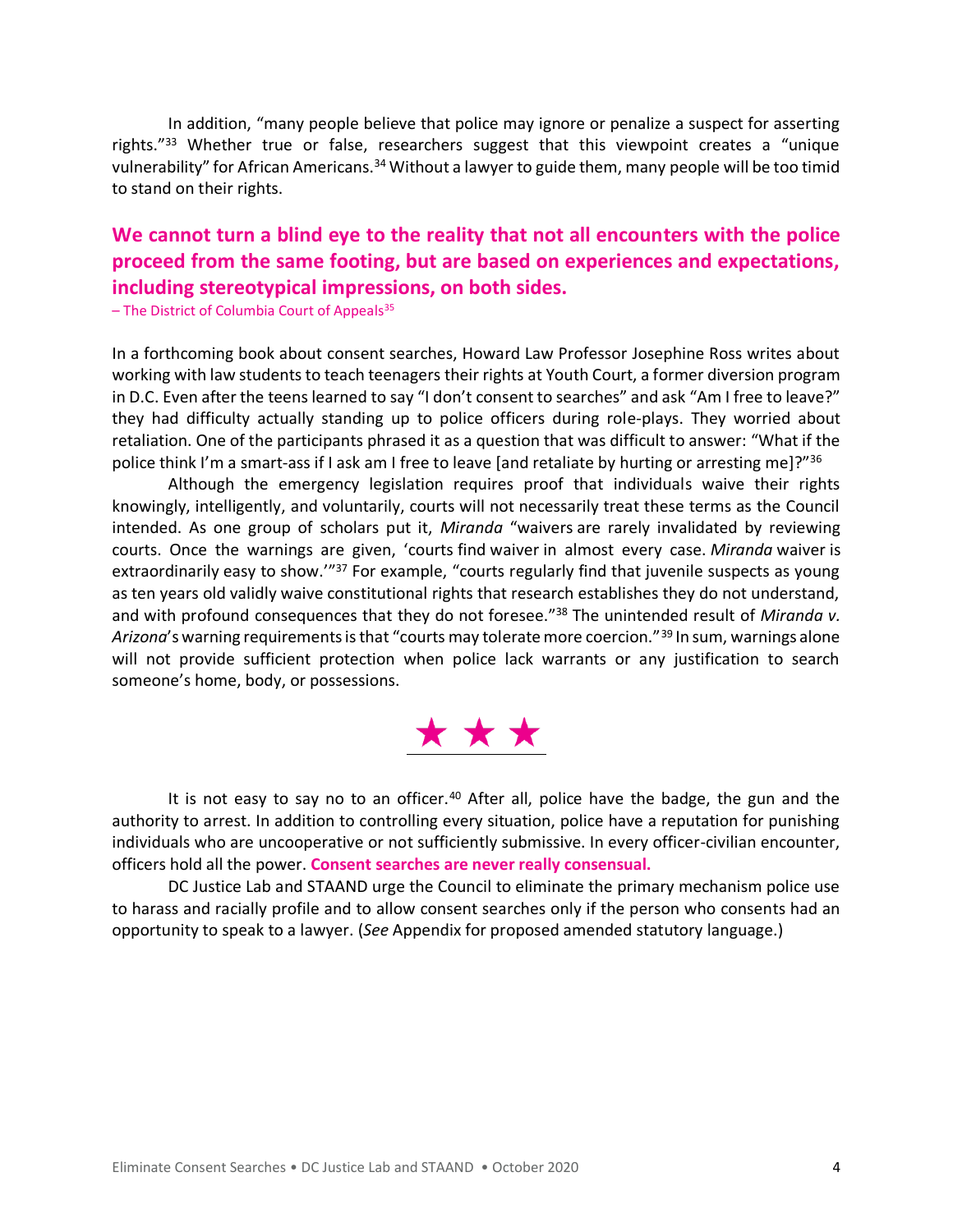## References

<sup>1</sup> Bill 23-0825.

2 *Jones v. United States*, 154 A.3d 591, 595-96 (D.C. 2017) (citing *Guadalupe v. United States*, 585 A.2d 1348, 1361 (D.C. 1991):

The officer, however well-intentioned and polite, initiates the meeting with an undeniable air of authority that ordinary persons do not presume to possess when interrupting strangers on the street. Where, as here, the questioning is at least implicitly accusatory (if not explicitly so), a reasonable person's natural reaction is not only to show respect for the officer's authority, but also to feel vulnerable and apprehensive. The circumstances are more intimidating if the person is by himself, if more than one officer is present, or if the encounter occurs in a location that is secluded or out of public sight. This court accordingly has recognized that a police officer's "questioning d[oes] not have to assume an intensity marking a shift from polite conversation to harsh words to create an intimidating atmosphere." In such an atmosphere, a reasonable person who can tell from the inquiries that the officer suspects him of something, and who cannot know whether the officer thinks there is sufficient reason to detain him, may well doubt that the officer would allow him to avoid or terminate the encounter and just walk away.

*Jones v. United States*, 154 A.3d 591, 595-96 (D.C. 2017) (citing *Guadalupe v. United States*, 585 A.2d 1348, 1361 (D.C. 1991).

<sup>3</sup> Founded by Howard Law students in May 2020, Students Taking Action Against National Discrimination (STAAND) is a student-led organization building power on campuses and in communities to support the movement for racial justice. Through the coordination of legal support, advocacy, research, mobilization, electoral justice, and social media tools, STAAND is building an organizing platform to support students' rising up for justice and against racism. <sup>4</sup> Under the Fourth Amendment, the Supreme Court envisions that "consent" would be both free and voluntary, *Schneckloth v. Bustamonte*, 412 U.S. 218, 222 (1973), and notthe mere "acquiescence to a claim of lawful authority." *Bumper v. North Carolina,* 391 U.S. 543, 549 (1968); *see also (Lisa) Oliver v. United States*, 656 A.2d 1159, 1179 (D.C. 1995). "[A]ccount must be taken of subtly coercive police questions, as well as the possibly vulnerable subjective state of the person who consents." *(James) Oliver v. United States,* 618 A.2d 705, 709 (D.C. 1993) (quoting *Schneckloth*, 412 U.S. at 229).

<sup>5</sup> Susan A. Bandes, *Police Accountability and the Problem of Regulating Consent Searches,* 2018 U. Ill. L. Rev. 1759, 1760 (2018). Other writers believe the number is higher than 95%. In 1986, one expert wrote that "most searches are actually conducted pursuant to the consent of the person searched. In Mountain City, [Tennessee] we were told that 98 percent of searches were by consent. Indeed, listening to law enforcement officials there, one would think consent was the easiest thing in the world to come by." Paul Sutton, *The Fourth Amendment in Action: An Empirical View of the Search Warrant Process*, 22 CRIM. L. BULL. 405, 415 (1986).

<sup>6</sup> Metropolitan Police Department Washington D.C., Stop Data Report (Feb., 2020), available at [https://mpdc.dc.gov/sites/default/files/dc/sites/mpdc/publication/attachments/Stop%20Data%20Report.pdf.](https://mpdc.dc.gov/sites/default/files/dc/sites/mpdc/publication/attachments/Stop%20Data%20Report.pdf)

 $7$  For an example of a "consent" search that will not be counted in the statistics, consider the video of a police officer in a cruiser repeatedly requesting that a young man lift his shirt even after the individual said he did not consent to searches: @Soup Visions, *White Washington Dc Police Harassing Me Again*, YOUTUBE (Nov. 15, 2017), available at [https://www.youtube.com/watch?feature=youtu.be&v=cghtBX19cjA.](https://www.youtube.com/watch?feature=youtu.be&v=cghtBX19cjA)

8 Interview September 18, 2020 (notes on file with the author)*.*

<sup>9</sup> *Dozier v. United States*, 220 A.3d 933, 944 (D.C. 2019). S*ee also Miles v. United States*, 181 A.3d 633, 641-642 (D.C. 2018):

A person who reasonably is apprehensive that walking away, ignoring police presence, or refusing to answer police questions or requests might lead to detention and, possibly, more aggressive police action, is not truly free to exercise a constitutional prerogative — 'to be secure in their persons,' even if they do not submit—in the same manner as a person who is not viewed with similar suspicion by police and, as a result, largely unafraid of triggering an aggressive reaction.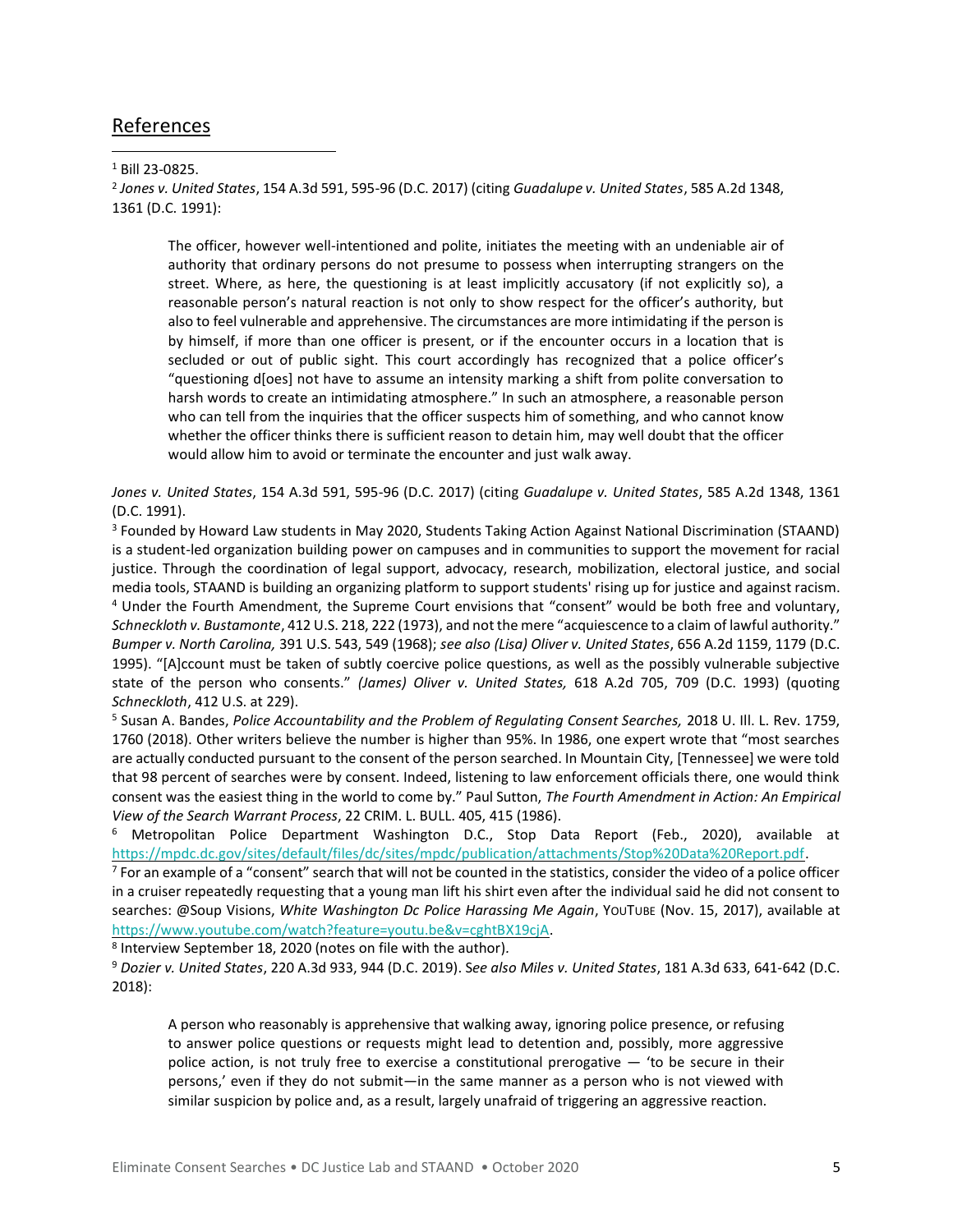<sup>10</sup> Rev blog Political Transcripts, *Rayshard Brooks Shooting Police Body Cam Footage Transcript*, REV (June 14, 2020), available a[t https://www.rev.com/blog/transcripts/rayshard-brooks-death-police-body-cam-footage-transcript.](https://www.rev.com/blog/transcripts/rayshard-brooks-death-police-body-cam-footage-transcript) 

<sup>12</sup> Kia Gregory, *How Videos of Police Brutality Traumatize African Americans and Undermine the Search for Justice*, THE NEW REPUBLIC (February 13, 2019), available at [www.newrepublic.com/article/153103/videos-police-brutality](http://www.newrepublic.com/article/153103/videos-police-brutality-traumatize-african-americans-undermine-search-justice)[traumatize-african-americans-undermine-search-justice.](http://www.newrepublic.com/article/153103/videos-police-brutality-traumatize-african-americans-undermine-search-justice)

<sup>13</sup> Evelyn M. Simien, *Race, Gender, and Linked Fate*, *Journal of Black Studies*, Vol. 35, No. 5, 529 (2005).

<sup>14</sup> Frances Robles and Julie Bosman, *Autopsy Shows Michael Brown Was Struck at Least 6 Times*, NEW YORK TIMES (August 18, 2014).

<sup>15</sup> Bridgette Baldwin, *Black, White, and Blue: Bias, Profiling, and Policing in the Age of Black Lives Matter*, 40 *Western New England Law Rev.*, 431, 432 (2018).

16 *See, e.g.,* Khama Ennis, *In black families like mine, the race talk comes early and it's painful. And it's not optional.,*  WASHINGTON POST (June 5, 2020).

17 Rhea Mahbubani, *As police violence comes under more scrutiny, Black parents say they're still giving their kids 'The Talk' about dealing with cops*, INSIDER (June 27, 2020).

<sup>18</sup> "Racial Disparities in Stops by the D.C. Metropolitan Police Department: Review of Five Months of Data," *ACLU D.C.*June 16, 2020, www.acludc.org/sites/default/files/2020\_06\_15\_aclu\_stops\_report\_final.pdf (data from July 22, 2019 through December 31, 2019).

<sup>19</sup> Police Complaints Board Office of Police Complaints, *PCB Policy Report #17-5: Consent Search Procedures* (2017) available at [https://policecomplaints.dc.gov/node/1276396.](https://policecomplaints.dc.gov/node/1276396)

<sup>20</sup> *Id*. The *PCB Policy Report* also addresses Body Worn Cameras (BWC) and consent:

This increase in volume of complaints indicates that a body-worn camera recording of an officer interacting with a complainant regarding a search does not ensure that officers act properly, nor that the complainant had a full understanding of the consent search, and BWC does not proactively protect the constitutional rights of the complainant to decline the search.

*Id (emphasis added).* For a critique of consent law, *see* Josephine Ross, *Can Social Science Defeat a Legal Fiction?: Challenging Unlawful Police Stops Under the Fourth Amendment*, 18 Was. & Lee J. of Social Justice. 315 (2012) (discussing a case in the Superior Court of the District of Columbia where police claimed that both the stop and the search were consensual.)

<sup>21</sup> *See* Jeremy I. Levitt, *'Fuck Your Breath': Black Men and Youth, State Violence, and Human Rights in the 21st Century*, Washington University Journal of Law and Policy, Vol. 49, 87, 96 (2015).

<sup>22</sup> Bill 23-0825.

<sup>23</sup> *Miranda v. Arizona*, 384 U.S. 436 (1966).

<sup>24</sup> Kiera Janzen, *Coerced Fate: How Negotiation Models Lead to False Confessions*, 109 J. Crim. L. & Criminology 71, 82–83 (2019).

25 *See generally,* William J. Stuntz, "Miranda's Mistake," 99 Mich. L. Rev. 975 (2001).

<sup>26</sup> Christopher Slobogin, *Manipulation of Suspects and Unrecorded Questioning: After Fifty Years of Miranda Jurisprudence, Still Two (or Maybe Three) Burning Issues*, 97 B.U. L. Rev. 1157, 1176 (2017); Andrew Guthrie Ferguson, *The Dialogue Approach to Miranda Warnings and Waiver*, 49 Am. Crim. L. Rev. 1437, 1454 (2012).

<sup>27</sup> *See* Kenneth King, *Waiving Childhood Goodbye: How Juvenile Courts Fail to Protect Children From Unknowing, Unintelligent, And Involuntary Waivers of Miranda Rights*, Wis. L. Rev. 431, 478 (2006); Abigail Baird and Jonathon A. Fugelsang, *The Emergence of Consequential Thought: Evidence from Neuroscience*, 359 Phil. Transactions Royal Soc'y B: Biological Scis. 1797, 1798-99, 1800 (2004); Thomas Grisso et al., *Juveniles' Competence to Stand Trial: A Comparison of Adolescents' and Adults' Capacities as Trial Defendants*, 27 Law & Hum. Behav. 333, 356-57 (2003).

<sup>28</sup> Christine S. Scott-Hayward, *Explaining Juvenile False Confessions: Adolescent Development and Police Interrogation*, 31 *Law & Psychology Review*. Vol. 31, pg. 53, 68 (2007).

 $29$  "One study showed that forty-three percent of adult offenders and seventy percent of adult nonoffenders misunderstand the right to silence in court. Similarly, twenty-one percent of adult offenders and thirty-

<sup>11</sup> Sophia Bollag and Terri Langford, *Video: DPS Officer Became Enraged Over Cigarette*, THE TEXAS TRIBUNE (July 22, 2015), available a[t www.texastribune.org/2015/07/21/video-officer-became-enraged-bland-over-cigarette/.](http://www.texastribune.org/2015/07/21/video-officer-became-enraged-bland-over-cigarette/)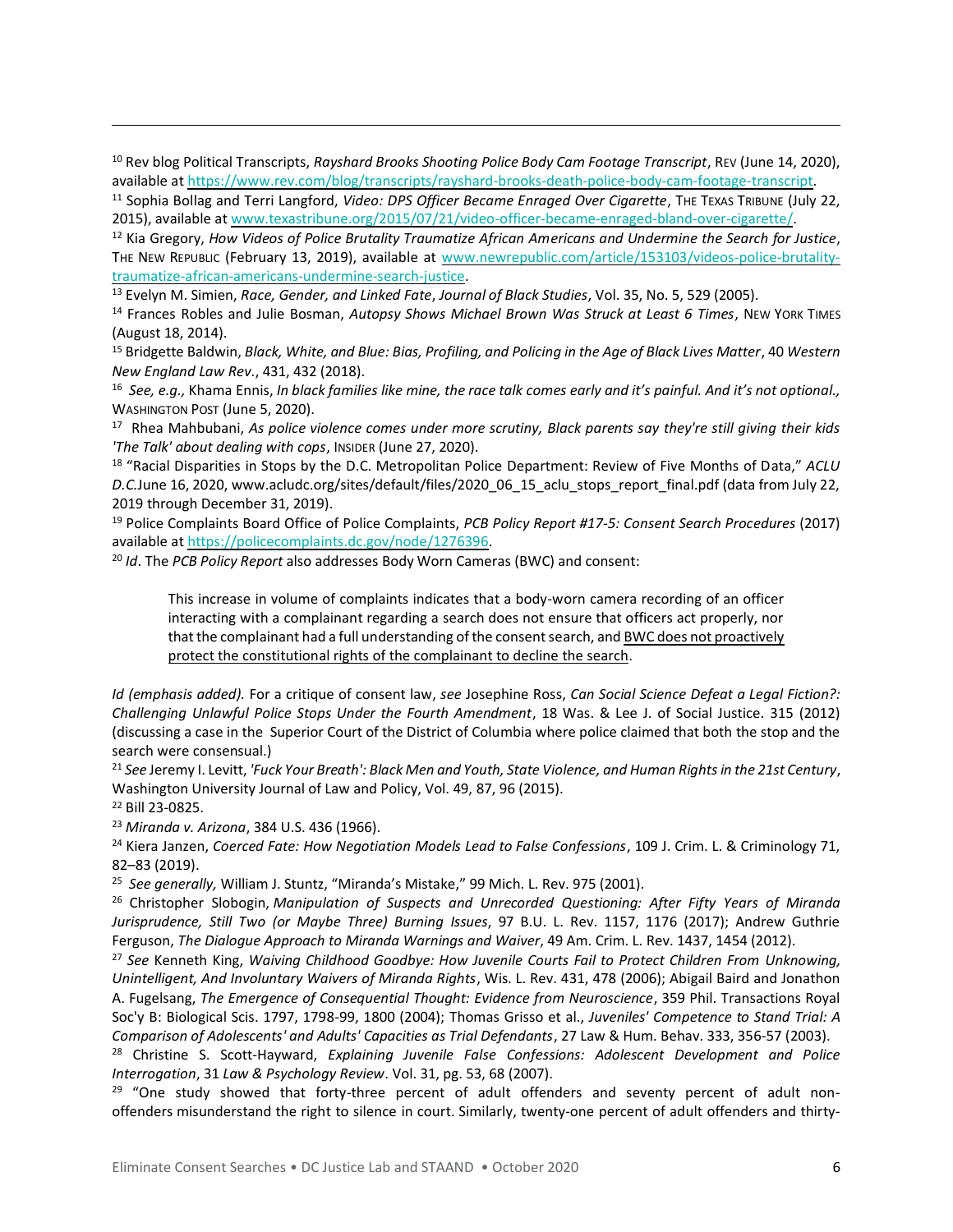five percent of adult non-offenders do not understand the right to silence in an interrogation." Andrew Guthrie Feguson, *The Dialogue Approach to Miranda Warnings and Waiver*, 49 Am. Crim. L. Rev. 1437, 1455–56 (2012).

<sup>30</sup> Jesse-Justin Cuevas and Tonja Jacobi, *The Hidden Psychology of Constitutional Criminal Procedure*, 37 Cardozo L. Rev. 2161, 2163 (2016); *see also* Janet E. Ainsworth*, In A Different Register: The Pragmatics of Powerlessnessin Police Interrogation*, 103 Yale L.J. 259, 318 (1993).

<sup>31</sup> C. J. Najdowski, *Stereotype Threat in Criminal Interrogations: Why Innocent Black Suspects Are at Risk for Confessing Falsely*, Psychology, Public Policy, and Law, 17(4), 562–591 (2001).

<sup>32</sup> Devon W. Carbado, *(E)racing the Fourth Amendment*, 100 Mich. L. Re. 946 (2002), available at [https://resopsitory.law.umich.edu/mlr/vol100/iss5/3.](https://resopsitory.law.umich.edu/mlr/vol100/iss5/3)

<sup>33</sup> B. Matthew Johnson, Kimberly Citron-Lippmann, Christina Massey, Chitra Raghavan & Ann Marie Kavanagh, *Interrogation Expectations: Individual and Race/Ethnic Group Variation Among an Adult Sample,* Journal of Ethnicity in Criminal Justice. Vol. 13, Iss. 1. 16, 29 (2015).

<sup>34</sup> *Id*.

35 *Dozier v. United States*, 220 A.3d 933, 944 (D.C. 2019); *see also Miles v. United States*, 181 A.3d 633, 641-642 (D.C. 2018).

<sup>36</sup> Josephine Ross, A Feminist Critique of Police Stops at 98 (forthcoming with Cambridge University Press). For a discussion of how MPD officers sometimes claim both a consent stop and a consent search, see Josephine Ross, *Can Social Science Defeat a Legal Fiction?: Challenging Unlawful Police Stops Under the Fourth Amendment*, 18 WASHINGTON & LEE JOURNAL OF CIVIL RIGHTS & SOCIAL JUSTICE 315 (2012).

<sup>37</sup> Morgan Cloud et. al. "Words Without Meaning: The Constitution, Confessions, and Mentally Retarded Suspects," 69 U. Chi. L. Rev. 495, 497–98 (2002) (citing George C. Thomas III, *Separated at Birth but Siblings Nonetheless: Miranda and the Due Process Notice Cases*, 99 Mich. L. Rev. 1081, 1082 (2001)).

<sup>38</sup> Kevin Lapp, *Taking Back Juvenile Confessions*, 64 UCLA L. Rev. 902, 905 (2017).

<sup>39</sup> William J. Stuntz, "Miranda's Mistake," 99 Mich. L. Rev. 975, 988 (2001).

<sup>40</sup> *See, e.g., Sharp v. United States*, 132 A.3d 161 (D.C. 2016) ("While theoretically an officer might ask a vehicle's occupant if he would consent to getting out of a car in a way that gave the occupant a 'realistic right to decline,'" under the circumstances, a reasonable person would not have felt that he had that right. *Id.* at 167) (quoting *Gomez v. United States*, 597 A.2d 844, 891 n. 16 (D.C. 1991).